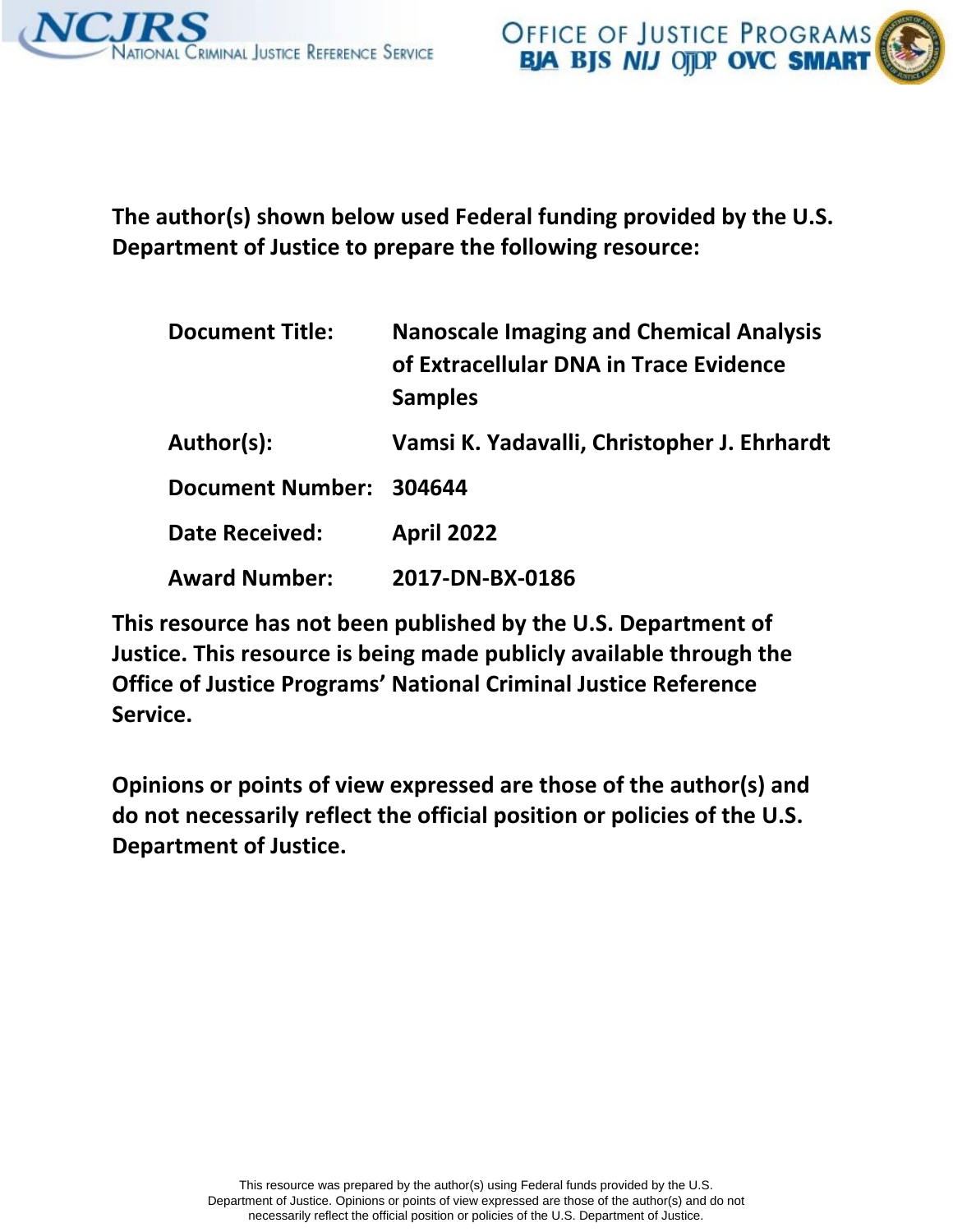#### **Award #2017-DN-BX-0186**

# **Final Report**

*Nanoscale Imaging and Chemical Analysis of Extracellular DNA in Trace Evidence Samples* 

#### **Vamsi K. Yadavalli**

Chemical and Life Science Engineering Virginia Commonwealth University, School of Engineering 601 W Main Street, Richmond VA 23284 Email: [vyadavalli@vcu.edu](mailto:vyadavalli@vcu.edu)  (804) 828-0587

#### **Christopher J. Ehrhardt**

Department of Forensic Science Virginia Commonwealth University Harris Hall South, 1015 Floyd Ave. Richmond VA 23284 Email: [cehrhardt@vcu.edu](mailto:cehrhardt@vcu.edu)  (804) 828-8420

#### **Virginia Commonwealth University**

Office of Sponsored Programs 800 East Leigh Street, Suite 3200 P. O. Box 980568 Richmond, VA 23298-0568 Email: [ospgreen@vcu.edu](mailto:ospgreen@vcu.edu)  (804) 828-6772

Project Period: Jan 2018 – Jun 2020

Award Amount: \$311,609

DocuSianed by:  $\overbrace{\qquad \qquad}^{\bullet}$ 

9/25/2020  $\frac{1}{2}$ 

Date

Tina L. Cunnigham, JD, CRA Associate VP for Sponsored Programs Signature of Submitting Official

> This resource was prepared by the author(s) using Federal funds provided by the U.S. Department of Justice. Opinions or points of view expressed are those of the author(s) and do not necessarily reflect the official position or policies of the U.S. Department of Justice.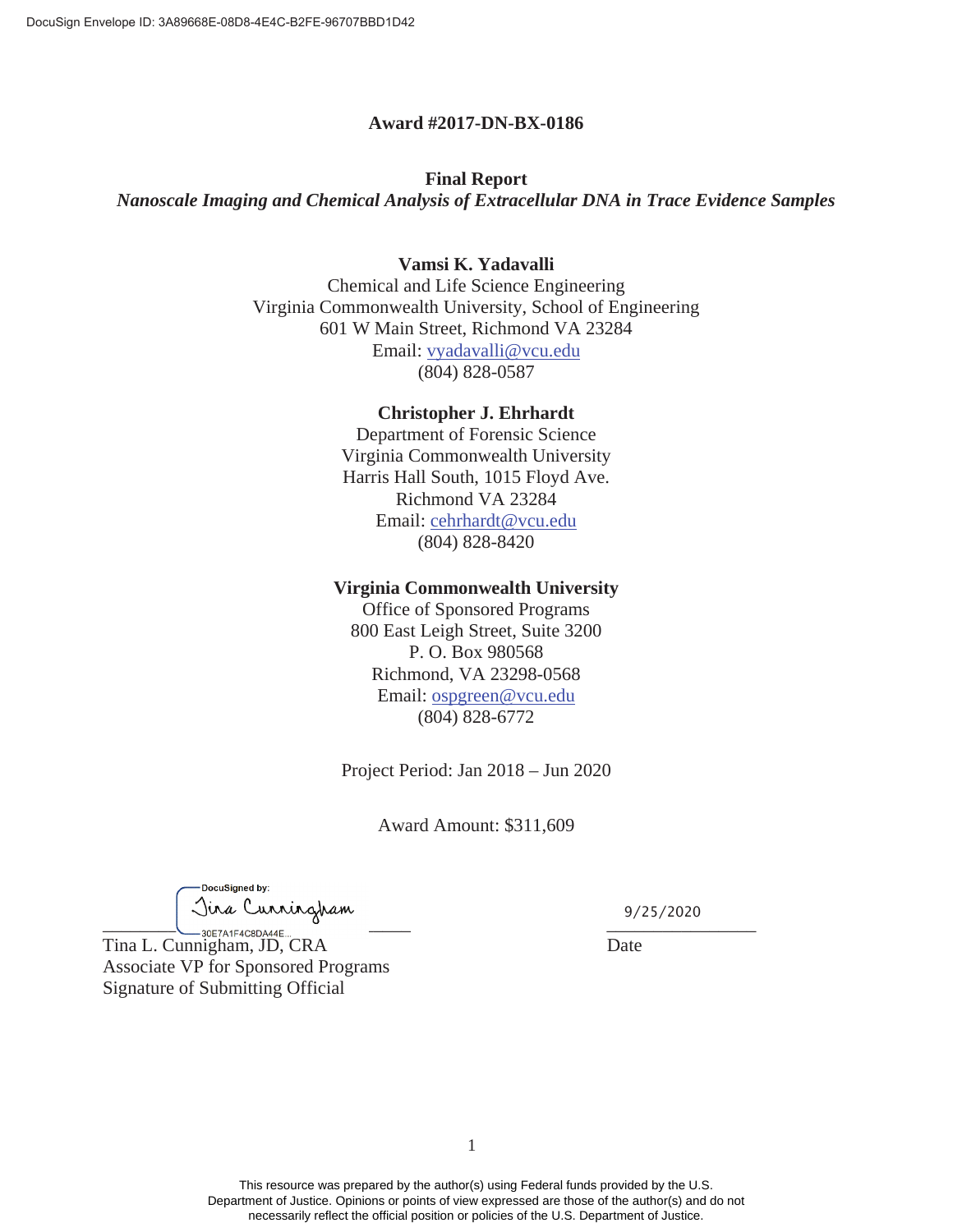# **Summary of the project**

#### **Major goals and objectives**

Analysis of trace cellular evidence has become an integral part of a forensic laboratory's workload, and an important tool for investigators. The outer surfaces of epithelial cells hold the key to answering many fundamental forensic questions. However, the relationship between the genetic profile from a touched object and the proportion of DNA that is cell-free/extracellular, or is associated with epidermal cells themselves has not been fully elucidated. The objective of this project was to advance the fundamental and applied science of understanding epithelial cell surfaces for forensic analysis. Using nanoscale (e.g. atomic force microscopy) and traditional analytical tools (e.g. flow cytometry), we proposed to probe cells for their extracellular, cellsurface attached DNA (eDNA). Specifically, our objective was to understand the physical and chemical nature of trace cell deposits transferred via touch or contact. This included the differences between various cell types, as well as the spatial and biochemical context of DNA on the cell surface. Using high resolution, non-destructive tools we proposed a unique look at the cell surface – its nanoscale morphology, its mechanical properties and the presence of specific cell surface signatures including eDNA. These spatial and temporal signatures will lead to a better understanding and handling of cellular samples collected as evidence, while developing ultrasensitive tools for cell attribution, and precise analysis of touch and contact DNA. The aims of the project were to:

1. Characterize trace cell populations deposited through touch/contact using single cell techniques in order to identify unique morphological and nanomechanical signatures of epithelial cells derived from different tissues.

2. Probe the cell surfaces to locate macromolecular biomarkers including eDNA and characterize

2

This resource was prepared by the author(s) using Federal funds provided by the U.S. Department of Justice. Opinions or points of view expressed are those of the author(s) and do not necessarily reflect the official position or policies of the U.S. Department of Justice.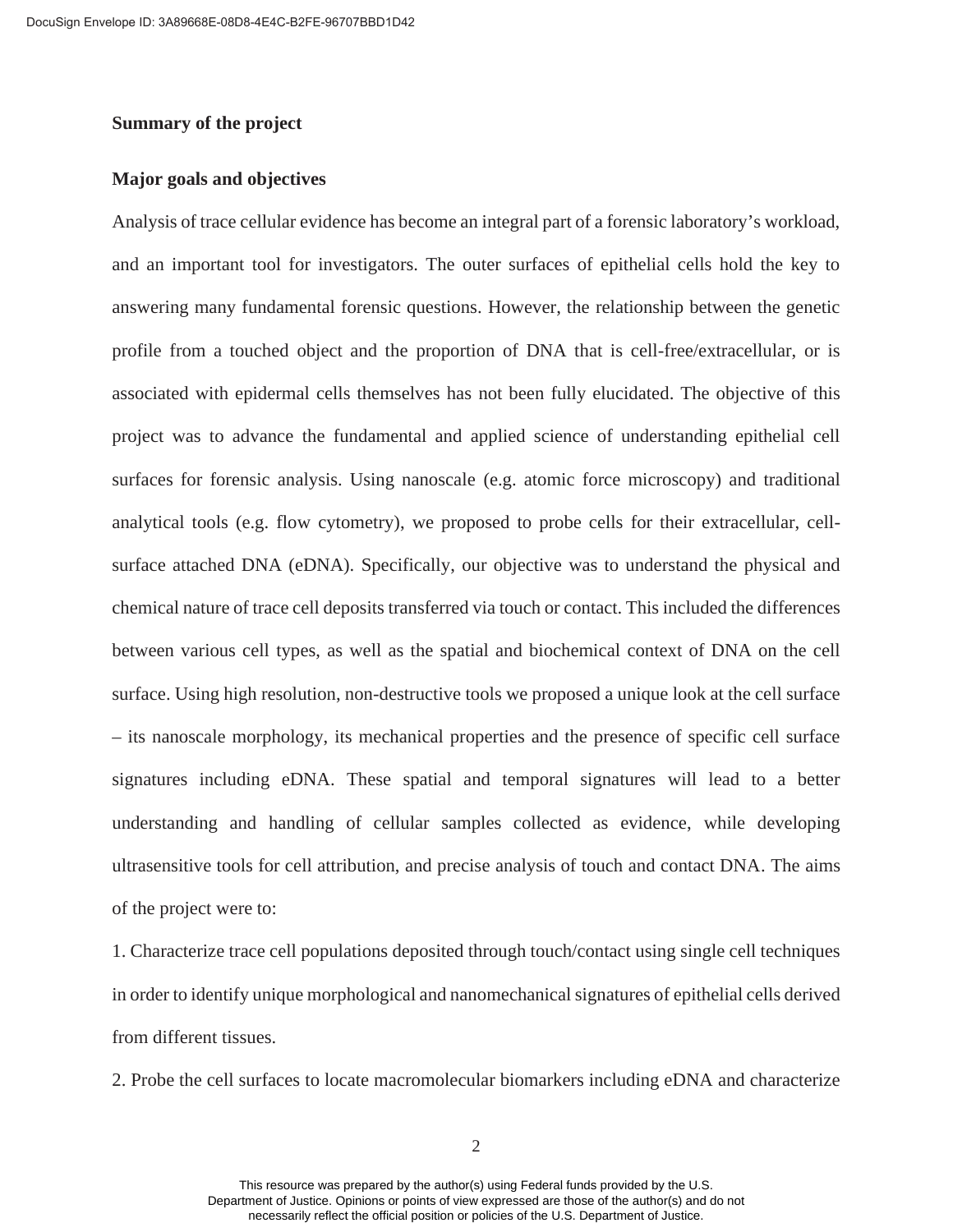its relationship to larger cell population and total DNA content of the sample

# **Research questions**

The specific scientific questions were as follows:

Do epithelial cells from different sources exhibit physical differences in the structure, biochemical, and mechanical properties of their outer membrane?

What is the spatial and temporal distribution of *e*DNA on the surface of cells? Is this correlated to the total DNA yield from a biological sample? How does this signature change across cells? Can this knowledge be used on the front end of an operational DNA workflow to quickly and nondestructively predict which samples are likely to provide probative DNA profiles?



#### **Research design, methods, analytical and data analysis techniques**

The research design in this project consists of a multidisciplinary integration of single cell techniques (atomic force microscopy) with ensemble techniques (flow cytometry) to obtain a unique perspective on cell-associated extracellular DNA (eDNA). The

 *Figure 1 – Research design and proposed work flow for the project.* 

eDNA is obtained from a sample set of human donors, which further provides an opportunity to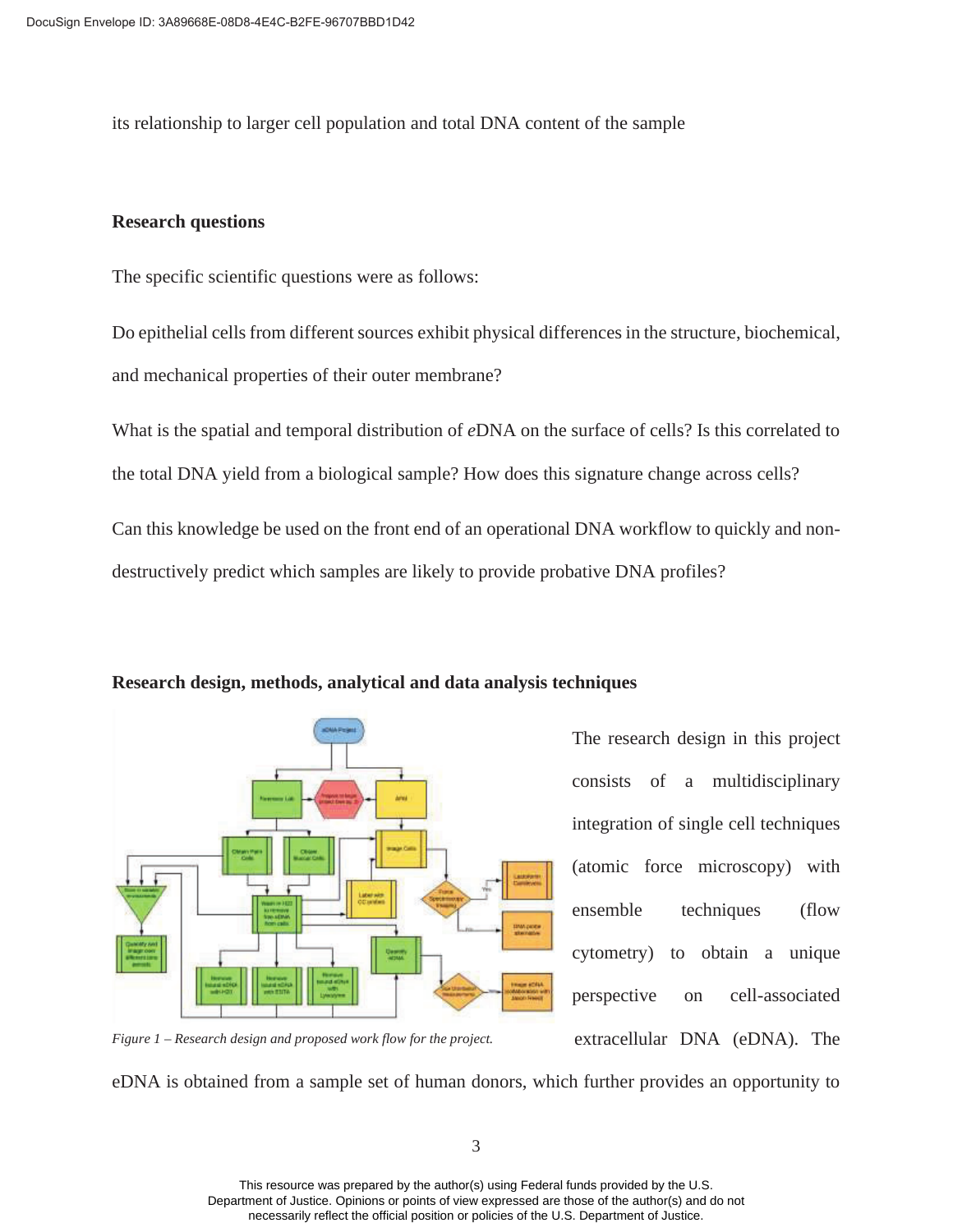workflow is shown in Figure 1. Briefly, it consisted of the following: conduct a survey on the quantitation and variation of shedding across individuals. The broader

1. Characterization of trace cell samples using ensemble and single cell techniques - The objective of this step is to identify morphological, biochemical, and nanomechanical signatures of epidermal cells. These experiments will result in a unique database of cell types typically collected as evidentiary samples – offering a clear visualization of cell morphology, their biophysical properties, and biochemical signatures to provide confirmatory analysis on cell type and source.

2. Probing the cell surface to spatially locate and visualize macromolecular biomarkers including extracellular DNA - The focus on the eDNA aspects of cell surfaces using surface biomarkers that will provide probative data for evidentiary samples.

3. Correlation between extracellular DNA and total genomic content - While the goal of the previous tasks is to characterize cellular and biochemical signatures of cell types and eDNA, we will test how the signatures obtained correlate to bulk genetic properties of a touch sample (DNA yield, STR profile quality) as measured through conventional forensic molecular techniques. Taken together, these experiments will result in a fundamental understanding of mechanisms of attachment and distribution of eDNA on cell surfaces.

#### **Expected applicability of the research**

This research has led to strategies to optimize the recovery and profiling of trace DNA from an aged, degraded, and/or low template sample, by providing an understanding of the source (epithelial cells) and nature of DNA (whether it is free or anchored to the surface) transferred through touch or contact. To date, these interdisciplinary biophysical and biochemical tools have not been used in the forensic arena. The direct outcome of this project is methodologies for rapid,

4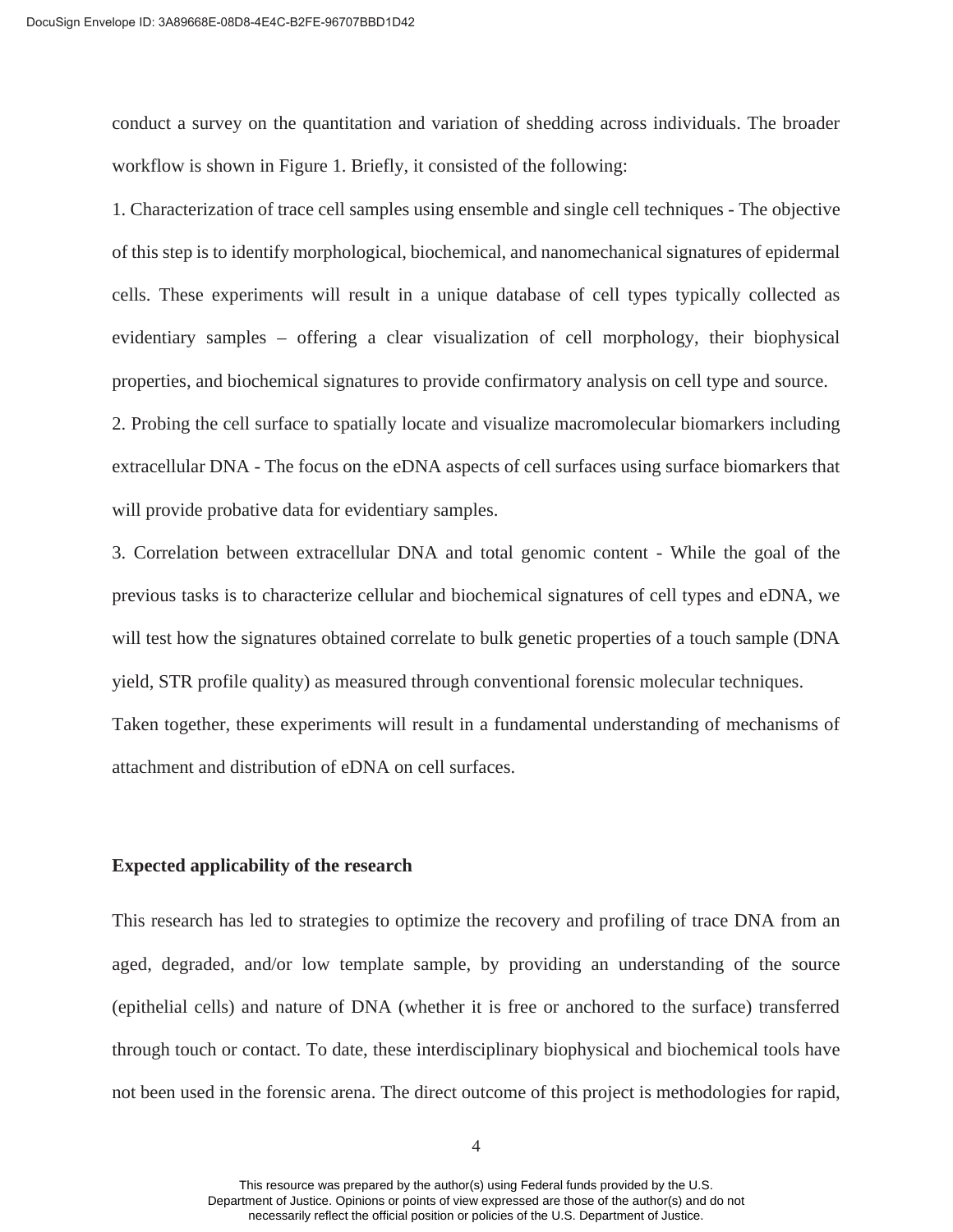the fundamental science behind them are needed. Often, investigators have to work with limited also be rapid and reliable. ultrasensitive and non-destructive sample analysis in forensic applications and an enhanced understanding of key biological properties of extracellular DNA and cell types relevant to forensic casework. This research provides interdisciplinary and nanoscale perspective to cellular evidence analysis. The number of touch and contact samples being collected and submitted to case working units remains a problem, and better ways of not only handling such evidence, but understanding amounts of cells and/or DNA, underscoring the need for new kinds of ultrasensitive tools that can

#### **Participants and other collaborating organizations**

Researcher training has been a significant component of this project. These have been undergraduate students (Mekhi Miller, Zulhumar Adil, Jessica Daniels), post-bac student (Emily Brocato), graduate student researcher (Kristin Jones) and a postdoctoral associate (Dr. Anita Olsen). A post-graduate technician (Mary Tootham) was also involved in the project. These researchers worked on both fundamental techniques – e.g. forensic DNA extraction techniques and quantification, PCR amplification/quantitation, flow cytometry, and imaging flow cytometry analysis. Atomic force microscopy and fluorescence imaging was primarily performed by the postdoctoral associate and the PI.

The multidisciplinary nature of this project has translated to researchers being trained in diverse topics pertaining to the applications of biology and nanoscience in the forensic field. Most notably, the participants in this project were able to contribute to the technical papers that resulted.

No other organizations participated in this project.<br>
5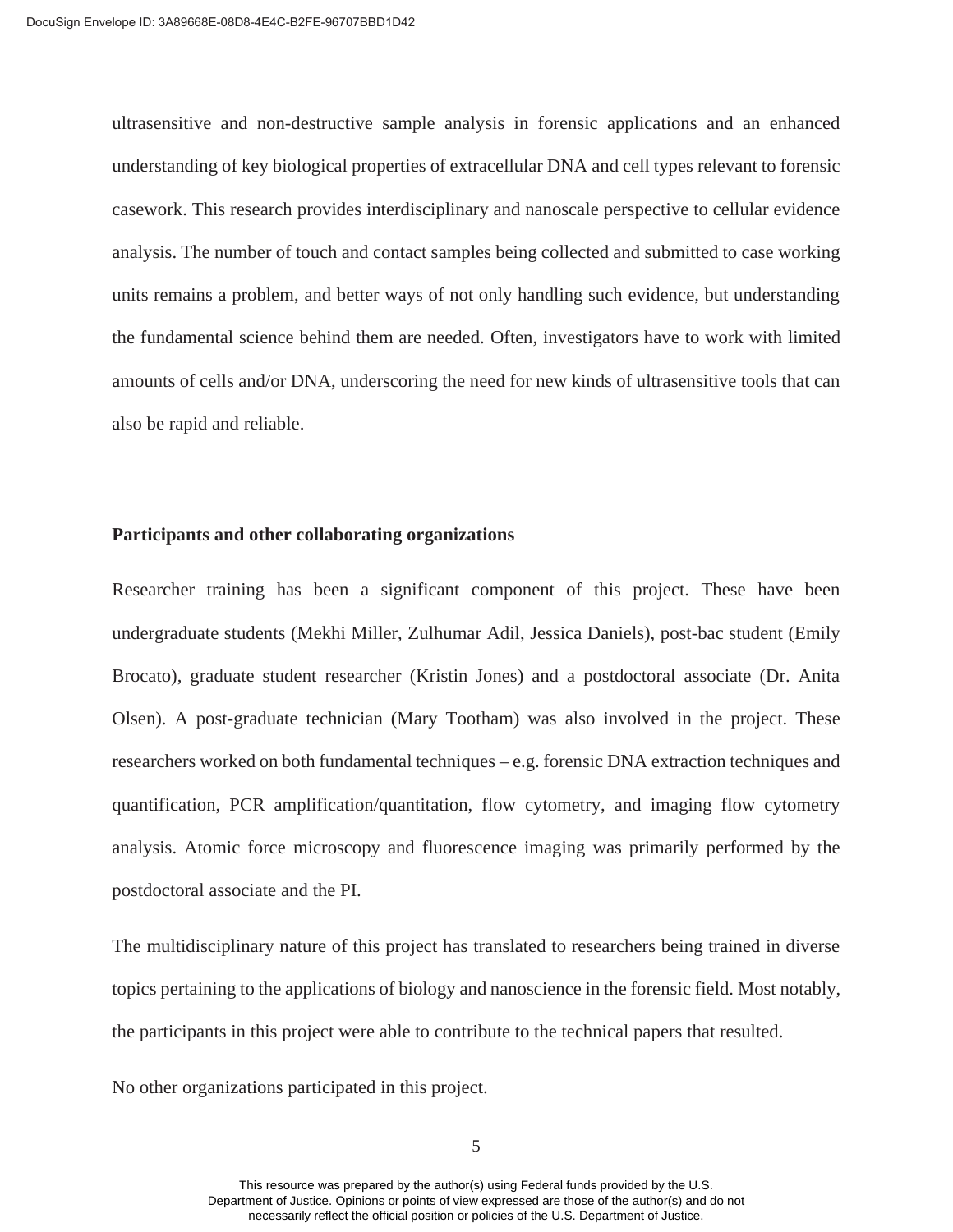# **Changes in approach from original design and reason for change, if applicable**

Overall, this project has been very successful in terms of delivering on the proposed specific aims and milestones (see output below). There have been minor changes in the original design of the proposed research, specifically with regard to investigating aged samples. Some adjustments had to be made at the start of the project (Mar 2018 – Sep 2018) due to personnel hiring turnover issues, which led to delays in starting work. Similarly, at the back end of the project (Mar 2020 – Jun 2020), researcher turnover and the COVID-19 pandemic led to a suspension of laboratory research. Fortunately, we were able to complete data analysis and manuscript preparation during this period. Both of these issues led to an under-spend on the budget which has been returned to the agency. However, it may be noted that we have been able to fulfil the deliverables on the project.

# **Outcomes**

Our activities and results from this project can be classified along three broad outlines:

# **1. Development of an automated workflow for the detection and characterization of epithelial cells from trace biological samples**

 cell populations that were imaged directly on touch/contact surfaces and stained with nucleic acid Forensic laboratories are often dealing with large numbers of cell samples collected. In order to streamline this process, we have devised an unsupervised workflow for identifying epithelial cells in microscopic images, and characterizing their morphological and/or optical properties. The proposed method can be used on cells that have been stained with fluorescent dyes and imaged using conventional optical microscopes. Based on donor derived cells, the workflow was tested on dyes to visualize genetic content. Epithelial cell samples were collected from 15 individuals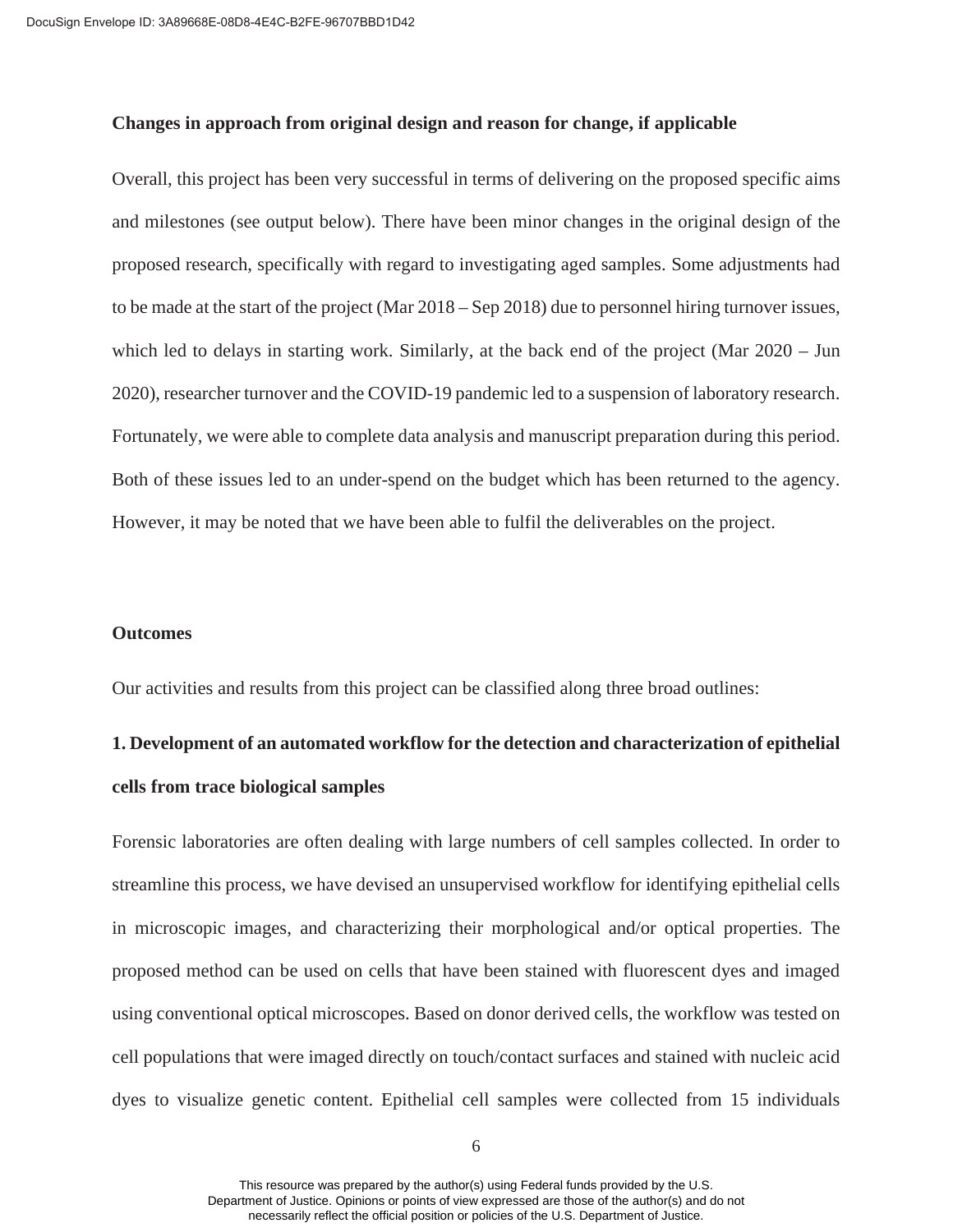following Institutional Review Board (IRB) approved protocol (ID# HM20000454\_CR5). Touch epidermal cells were obtained by having individuals press their finger or thumb directly onto a glass slide surface for 10 seconds. For nucleic acid staining, GelGreen® Dye was used. By staining the cells with fluorescence dyes, it was possible to quantify fluorescence on a per cell basis. Open source software was used (viz. CellProfiler) making this an easily accessible, rapid, low-cost analysis tool (Figure 2).

Our results show that this approach could be a useful strategy for characterizing differences in



*Figure 2 - Image processing workflow for cell populations from Individuals 6 (a) and 15 (b). Brightfield and fluorescence images are shown for the same field of view (left and middle panels respectively). Segmentation scripts are then applied to fluorescence images to detect individual cells and extract measurements (right panel).* 

staining efficiency, and/or morphological properties of individual cells, and even differentiate contributor cell populations within a trace deposit in an automated fashion. This can also potentially reduce the laborious nature of microscopic

analysis and increase throughput and reproducibility of similar basic research studies. This portion of the project was published during the last phase of the project (Olsen et al., 2020a; See Dissemination section below)

# **2. Survey of extracellular DNA abundance in touch samples**

Using the techniques developed, we were able to conduct a survey of extracellular DNA abundance in touch samples and quantify the potential attachment mechanism to the cell surface, which was

This resource was prepared by the author(s) using Federal funds provided by the U.S. Department of Justice. Opinions or points of view expressed are those of the author(s) and do not necessarily reflect the official position or policies of the U.S. Department of Justice.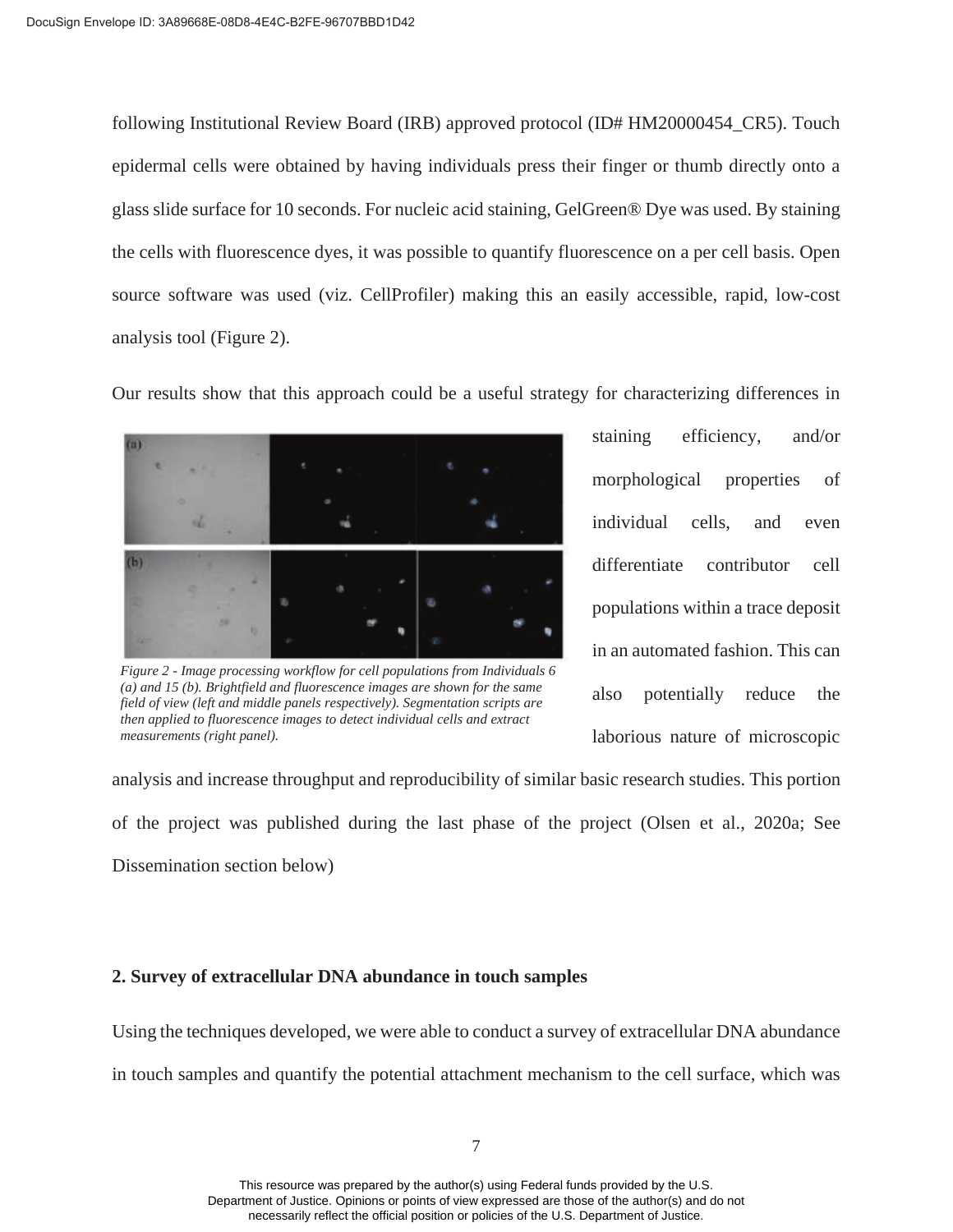one of the key deliverables of this project. The quantity of eDNA and its proportion to the total genomic content within trace epithelial samples was obtained from 24 different individuals. DNA yields in the extracellular fraction showed wide variation between donors ranging between 0 and ~11 ng. In contrast, DNA yields from the remaining cell pellet were fairly consistent between individuals, ranging between 0 and 0.228 ng. There were no obvious correlations between samples with higher amounts of pellet-associated DNA (e.g. > 100 pg) and higher yields of eDNA (e.g. > 1 ng). Despite the high variability across individuals, samples showed relatively high proportions of eDNA (>80%). Samples with lower eDNA proportions showed total DNA yields < 200 pg (Study currently under review at Forensic Science International).

To investigate the extent to which the abundance of extracellular and cell-pellet DNA varies between trace deposits left by the same contributor, multiple touch samples were collected from nine donors on different days. The results showed that eDNA yields varied widely across replicates for the same individual, with ten (or more)-fold differences typically observed between highest and lowest yield deposits. The wide variability both between individuals and across replicate samples deposited by the same individual indicate that eDNA deposition is likely influenced more by extrinsic factors such as activities prior to deposition rather than intrinsic/genetic characteristics of the donor. Conversely, DNA yields from pellet associated fraction were remarkably consistent across all donors and across replicates from the same donor (0-200 ng), indicating that this fraction does not contribute to variation in recoverable DNA from touch samples.

One interesting implication of the low levels of DNA observed in the cell pellet together with the absence of nucleated cell types, is for front-end cell sorting efforts which necessitate the presence of cells with sufficient amounts of intracellular DNA so that probative profiles can be obtained after sorting. The prevalence of eDNA in trace samples may require novel approaches for sorting

8

This resource was prepared by the author(s) using Federal funds provided by the U.S. Department of Justice. Opinions or points of view expressed are those of the author(s) and do not necessarily reflect the official position or policies of the U.S. Department of Justice.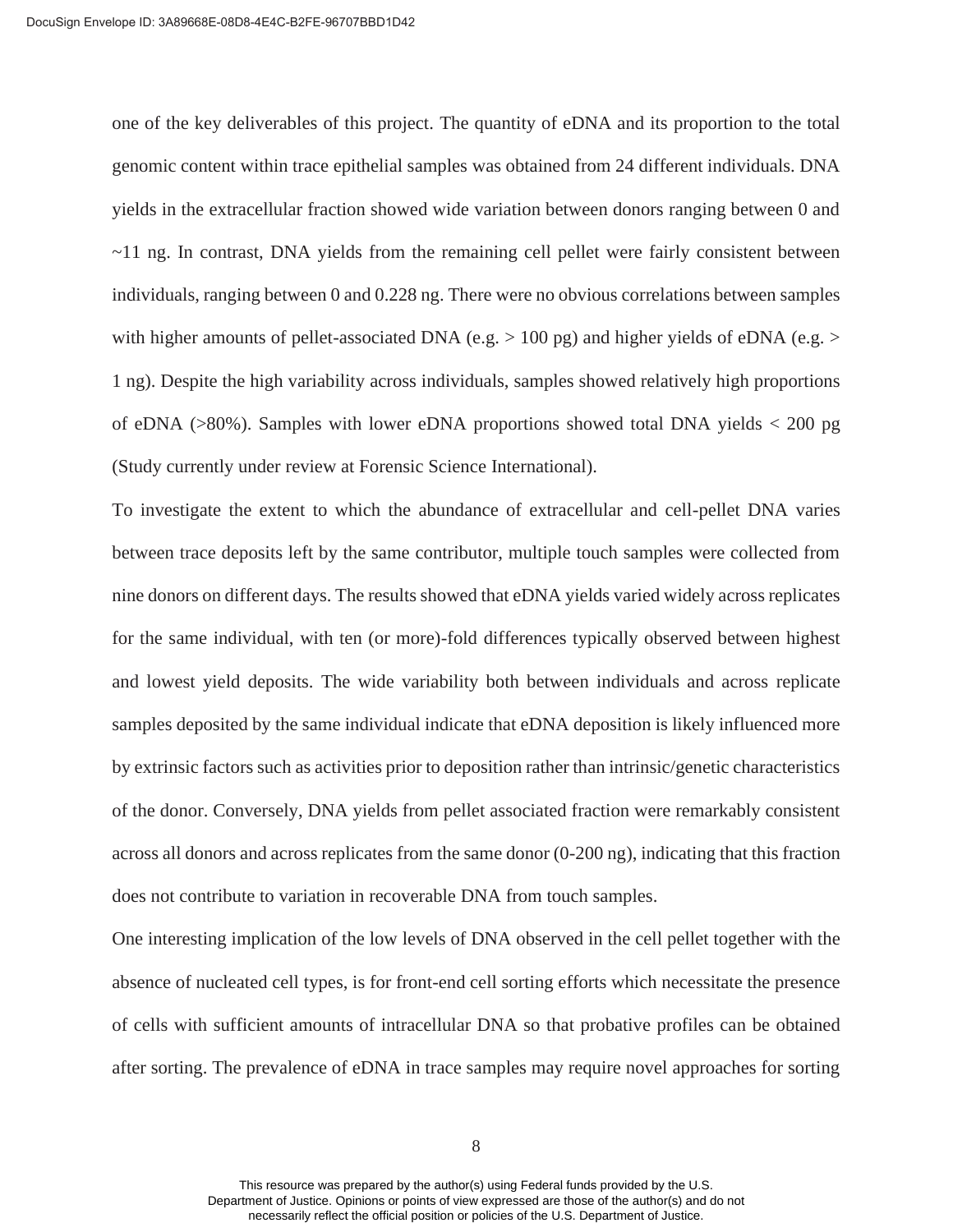trace cell populations, and/or coupling information from both the eDNA and cell-pellet fraction to be successful. Determining the relative proportion of eDNA versus intracellular DNA has important implications for ongoing efforts to develop methods for isolating contributor cell populations from trace biological mixtures for single source DNA profiling.

#### **3. Development of novel imaging tools to visualize extracellular DNA on surfaces**

We have advanced the development of tools to visualize the eDNA on the surface of epithelial cells. In the above results, we were able to show how data from several donors could be analyzed at the ensemble level. High resolution atomic force microscopy (AFM) was employed to obtain a



*Figure 3 - High resolution nanoscale imaging of epithelial cells (from (a) palm and (b) cheek)* 

look at these epithelial touch samples at the single cell level (Figure 3). We further demonstrated the integration of optical microscopy with AFM for the visualization of topographical distribution

of eDNA using fluorescence imaging (Figure 4). We showed how a surface-attached target can be interrogated using this strategy, specifically providing a direct visualization of the surface-attached eDNA. Different nucleic acid dyes (Gel Green, Diamond™ Dye) were compared in order to suggest an optimal dye based on intensity and ease of use in order to study such samples. Epithelial cells obtained from touch samples were labeled with a DNA-specific fluorescence probe and the resulting images were overlaid on topographical images to show the 3D distributions and concentrations of DNA on or within the cell. Fluorescence intensities were compared between cells with and without DNase treatment, that removes any eDNA from the surface of the cell. These results utilized micro and nanoscale measurements to identify and elucidate attachment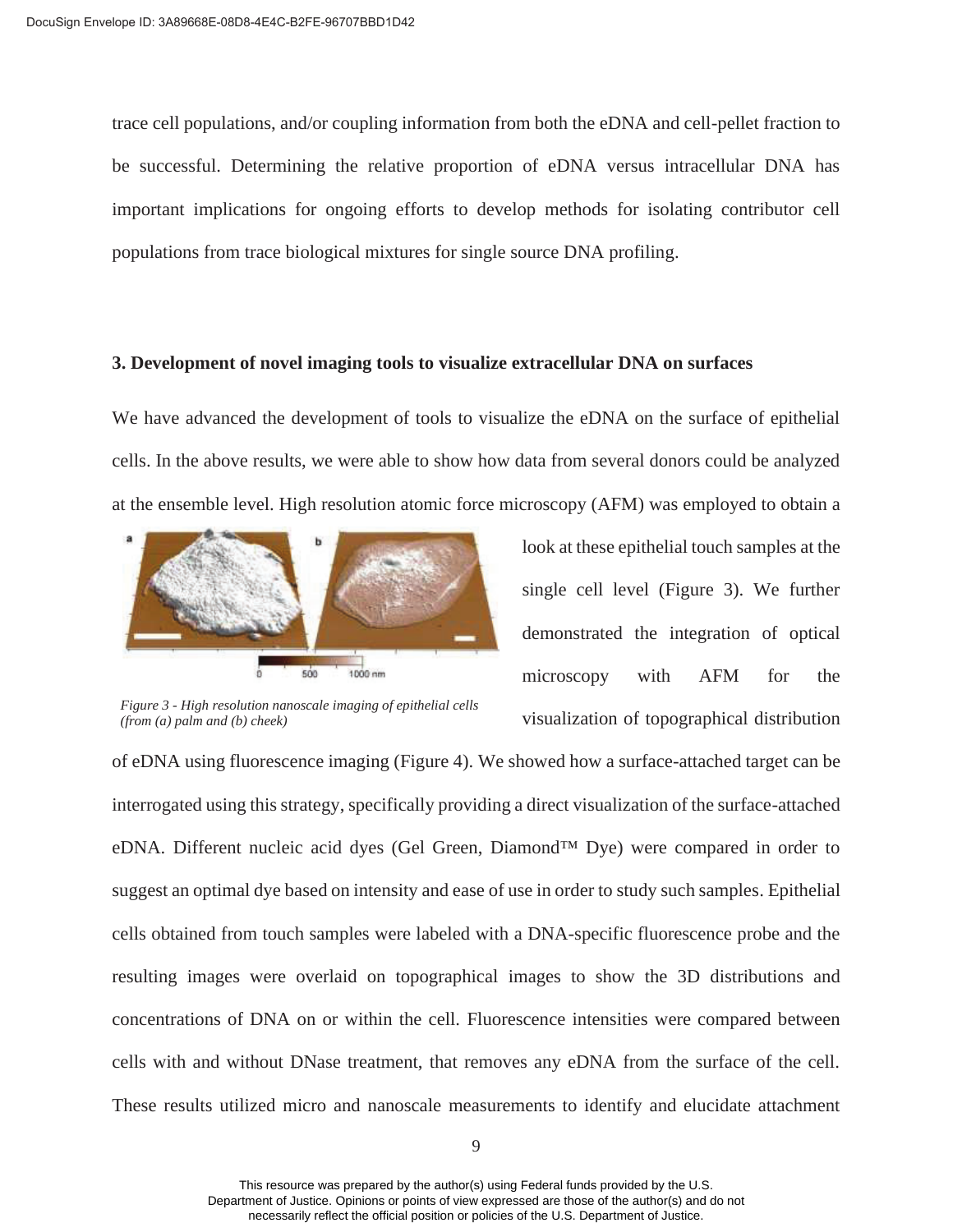mechanisms of eDNA.

They can also assist in bridging the gap between single cell analysis conducted with AFM and bulk studies such as qPCR and flow cytometry (used for the automated workflow discussed above). Optical fluorescence microscopy and flow cytometry both give two-dimensional shape and fluorescence information that were directly correlated. DNA quantification from sample washes



 *(C) shows buccal cell samples. Images are overlaid on the 3D topography (B), (D) respectively, providing a unique look at the cell. Scale bars = 10 μm on all panels. Figure 4 – 3D overlay of the fluorescence image with the AFM image showing the spatial location of the extracellular DNA on epithelial samples. Panel (A) shows palm cells whereas panel* 

and cell pellets are combined with cell concentration data to determine the distribution of intra- and extra-cellular DNA within samples. The results can then be compared between donors and treatment with AFM/optical microscopy of individual cells to observe variance and behavior of eDNA within touch samples. Taken together, these results provide a new insight into collection of "touch" cell samples, handling them (washing) in order to

retain/obtain cell-surface eDNA, and finally to visualize the eDNA either directly on the cell or quantitatively. Results for these experiments were published in the last phase of the project (Olsen et al., 2020b; See Dissemination section below).

Our work and experiences with the atomic force microscopy and related nanoscale techniques was summarized into a review covering the multimodal approaches and nanoscale capabilities that may be used by forensic investigators.

This resource was prepared by the author(s) using Federal funds provided by the U.S. Department of Justice. Opinions or points of view expressed are those of the author(s) and do not necessarily reflect the official position or policies of the U.S. Department of Justice.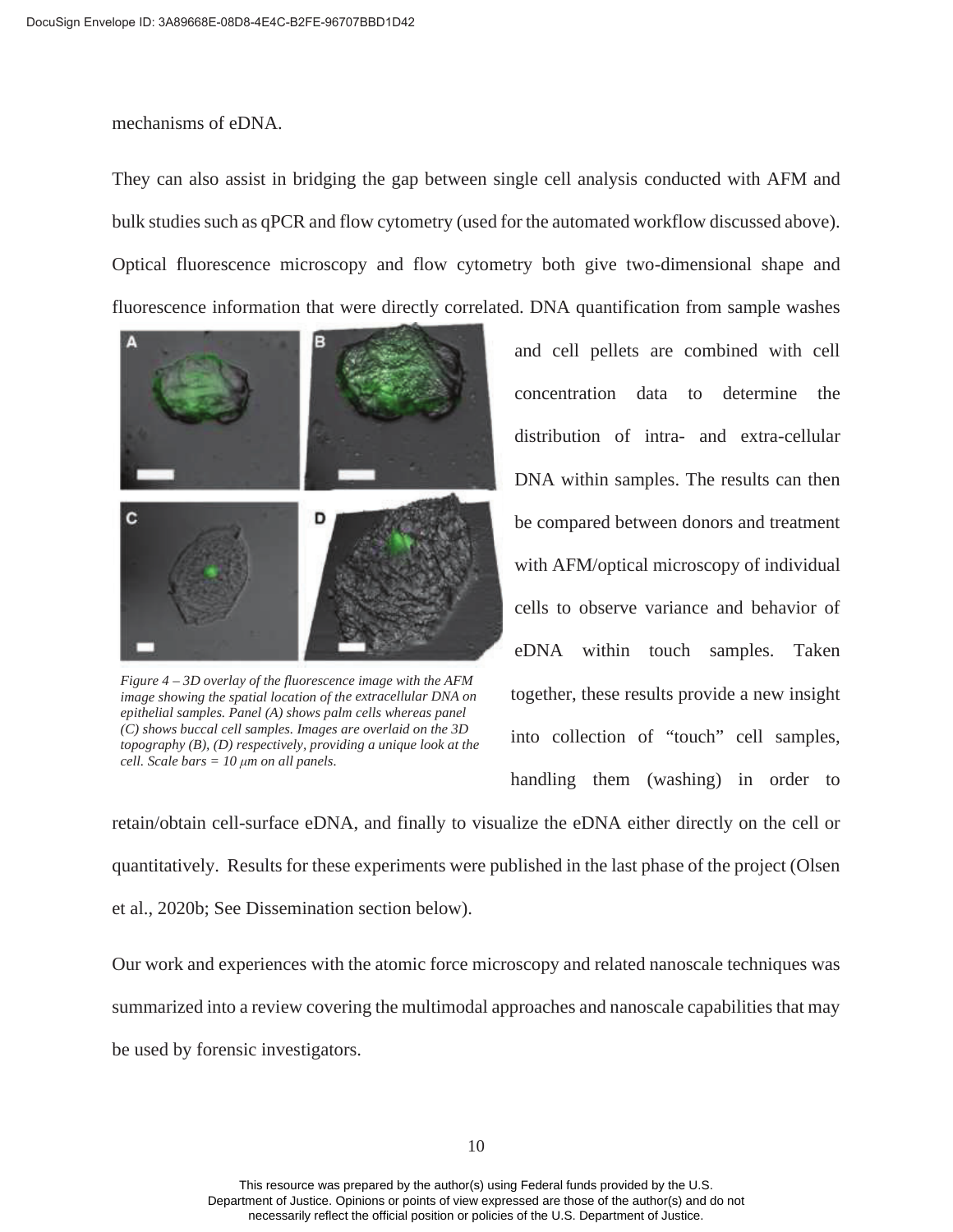### **Limitations**

The methods developed for this project were demonstrated on a variety of cell types (buccal, shed epidermal) and sample conditions (dried for several days). However, they have not been tested on samples that have been more significantly aged/degraded as is common in DNA casework. An additional area of future research would be to examine the effect of various storage conditions on the integrity of nanomechanical and fluorescence signatures as well as the proportion of cell-free and cell-associated DNA yields. This may lead to better understanding of physical and temporal controls on these signatures and potentially improved protocols for analyzing samples approaching those encountered in forensic laboratories.

 **List of products (e.g., publications, conference papers, technologies, websites, databases): 1**. Olsen, A., Miller, M., Yadavalli, V. K., & Ehrhardt, C. J. Open source software tool for the automated detection and characterization of epithelial cells from trace biological samples. Forensic Science International, 110300, 2020a

[https://www.sciencedirect.com/science/article/pii/S0379073820301626?dgcid=rss\\_sd\\_all](https://www.sciencedirect.com/science/article/pii/S0379073820301626?dgcid=rss_sd_all)

**2**. Olsen, A., Ehrhardt, C. J., & Yadavalli, V. K. Nanoscale visualization of extracellular DNA on cell surfaces. Analytical Science Advances, 2020b (*open access*)

<https://onlinelibrary.wiley.com/doi/full/10.1002/ansa.202000095>

**3**. Tootham, M., Miller, M., Yadavalli, V. K., Ehrhardt, C. J. Survey of extracellular and cellpellet-associated DNA from 'touch'/trace samples. Forensic Science International, *under revision*, 2020.

**4**. Yadavalli V.K, & Ehrhardt, C.J. Atomic Force Microscopy as a biophysical tool for nanoscale

This resource was prepared by the author(s) using Federal funds provided by the U.S. Department of Justice. Opinions or points of view expressed are those of the author(s) and do not necessarily reflect the official position or policies of the U.S. Department of Justice.